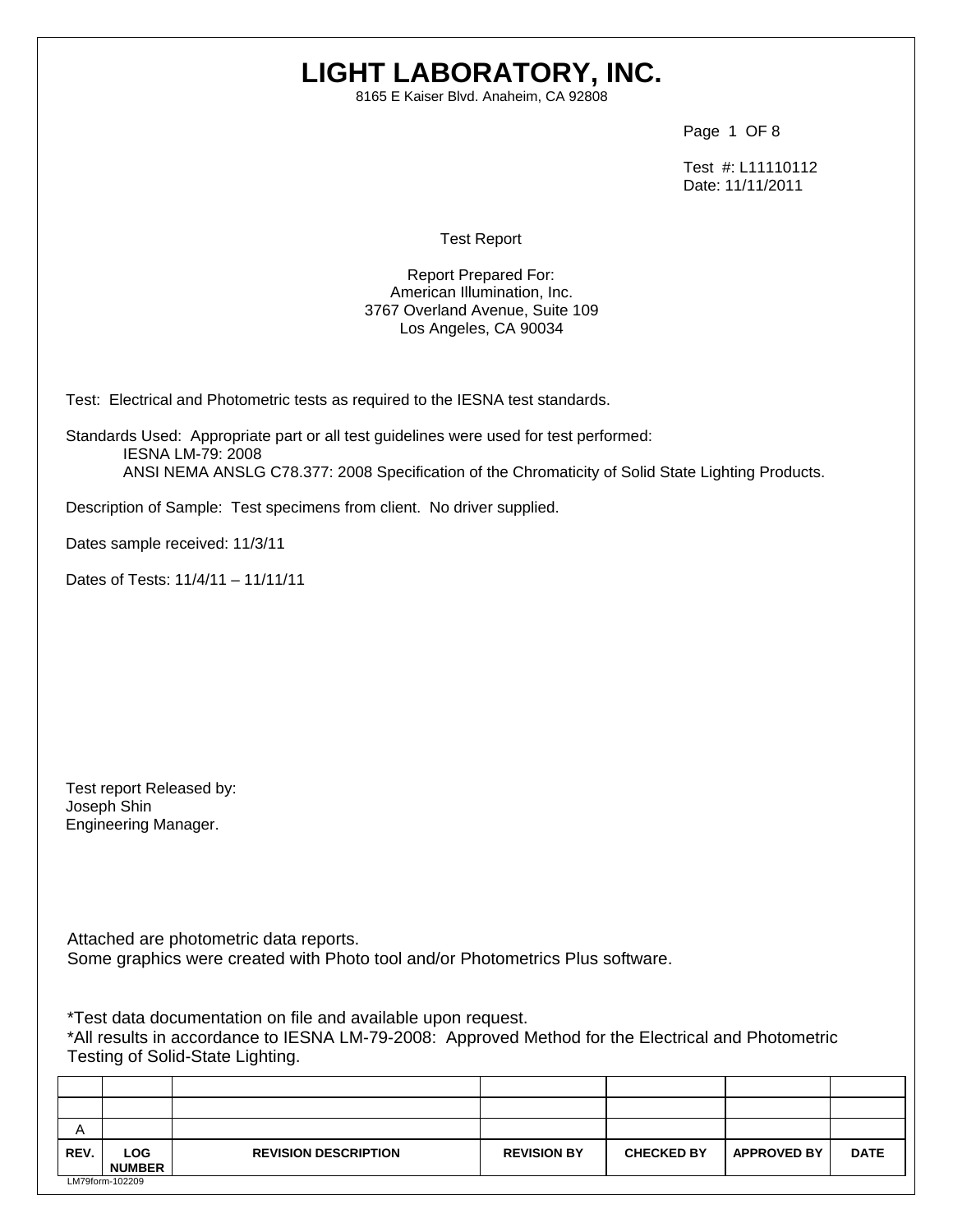# **LIGHT LABORATORY, INC.**

8165 E Kaiser Blvd. Anaheim, CA 92808

Page 2 OF 8

 Test #: L11110112 Date: 11/11/2011

Summary:

| <b>B</b> <i>B</i><br>$-111221$<br>Manutal Manuta<br>nuiacturer: | INC.<br><b>ON.</b><br>ILLUMINA <sup>-</sup><br>к<br><b>RICAN</b><br>AME. |
|-----------------------------------------------------------------|--------------------------------------------------------------------------|
| Model<br>Number:                                                | . ו ב-ר<br>``<br>᠇֊<br>--<br>∪∟ש                                         |

| <b>Total Lumens:</b>              | 71.52  |
|-----------------------------------|--------|
| Input Voltage (VDC):              | 12.00  |
| Input Power (W):                  | 2.03   |
| Input Current (Amp):              | 0.17   |
| Input Power Factor:               | N/A    |
| Efficacy:                         | 35.18  |
| Color Rendering Index (CRI):      | N/A    |
| Correlated Color Temperature (K): | 1350   |
| Chromaticity Ordinate x:          | 0.6110 |
| Chromaticity Ordinate y:          | 0.3870 |

# Illuminace - Cone of Light:

|                    | Center Beam FC | Beam Width        |
|--------------------|----------------|-------------------|
| 2.0 <sub>0</sub>   | 137.02 fc      | $0.7f$ t          |
| 4.0 <sub>ft</sub>  | 34.26 fc       | 1.4 <sub>f</sub>  |
| 6.0 <sub>0</sub>   | 15.22 fc       | 2.1ft             |
| 8.0 <sub>0</sub>   | $8.56$ fc      | 2.7 <sub>ft</sub> |
| 10.0 <sub>ft</sub> | 5.48 fc        | 3.4 <sub>ft</sub> |
| 12.0R              | 3.81 fc        | $4.1$ ft          |

| Α    |                       |                             |                    |                   |                    |             |
|------|-----------------------|-----------------------------|--------------------|-------------------|--------------------|-------------|
| REV. | LOG.<br><b>NUMBER</b> | <b>REVISION DESCRIPTION</b> | <b>REVISION BY</b> | <b>CHECKED BY</b> | <b>APPROVED BY</b> | <b>DATE</b> |
|      | LM79form-102209       |                             |                    |                   |                    |             |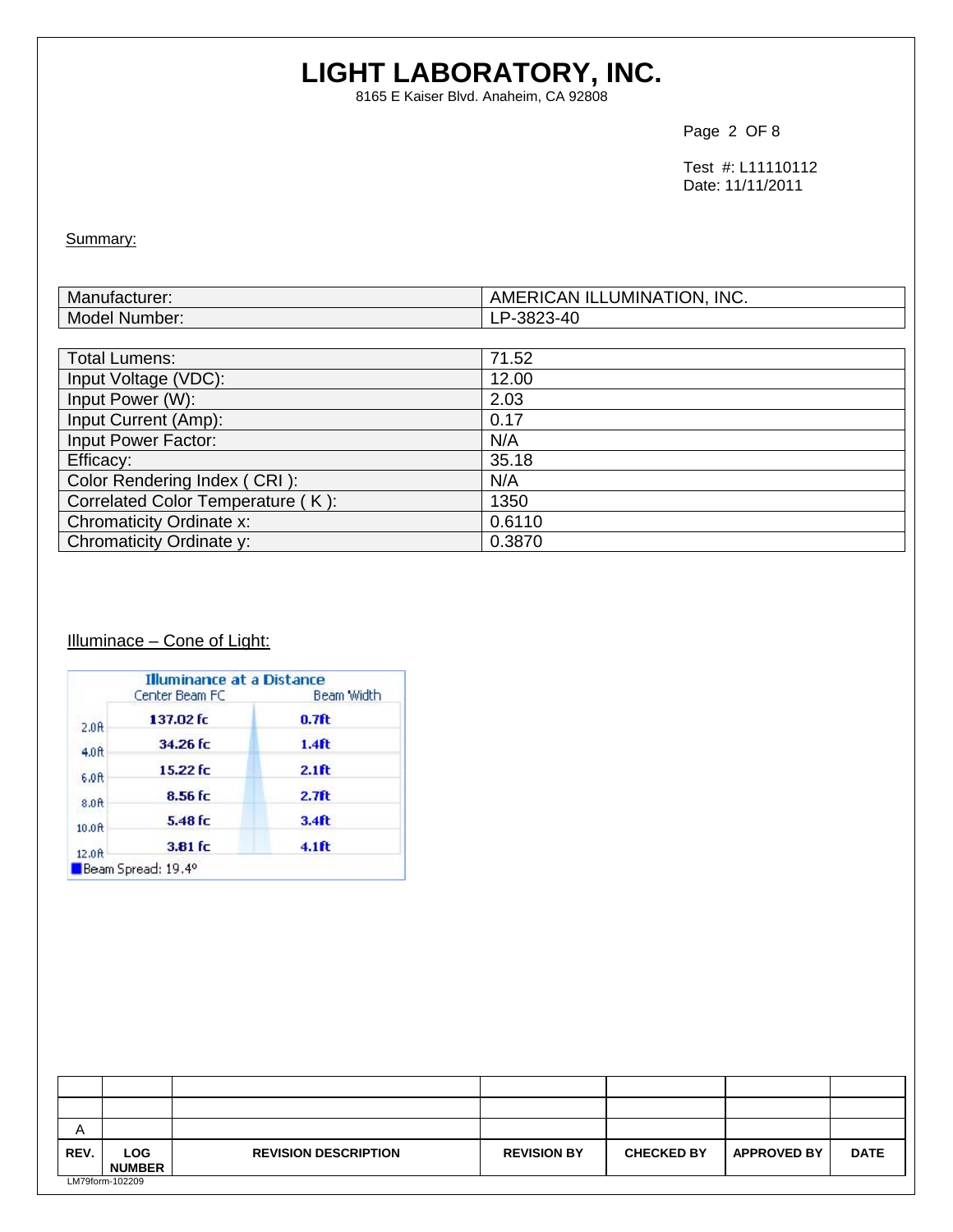#### **DESCRIPTION INFORMATION (From Photometric File)**

IESNA:LM-63-2002 [TEST] L11110112 [TESTLAB] LIGHT LABORATORY, INC. [ISSUEDATE] 11/11/2011 [MANUFAC] AMERICAN ILLUMINATION, INC. [LUMCAT] LP-3823-40 [LUMINAIRE] 1-7/32"DIA. X 1-7/16"H. 3 SERIES LIGHT PLUGZ [MORE] IN THE 1-31/32"DIA. X 2-1/2" HEAT SINK [MORE] AMBER LED WITH 40 DEG. OPTIC [LAMPPOSITION] 0,0 [LAMPCAT] AMBER LED [OTHER] INDICATING THE CANDELA VALUES ARE ABSOLUTE AND [MORE] SHOULD NOT BE FACTORED FOR DIFFERENT LAMP RATINGS. [\_POWER SUPPLY] 12VDC CONSTANT VOLTAGE SOURCE [INPUT] 12VDC, 2.033W [TEST PROCEDURE] IESNA:LM-79-08

## **CHARACTERISTICS**

Lumens Per Lamp N.A. (absolute) Total Lamp Lumens N.A. (absolute) Luminaire Lumens 72 Total Luminaire Efficiency N.A. Luminaire Efficacy Rating (LER) 35 Total Luminaire Watts 2.033 Ballast Factor 1.00 CIE Type Direct Spacing Criterion (0-180) 0.34 Spacing Criterion (90-270) 0.34 Spacing Criterion (Diagonal) 0.34 Basic Luminous Shape Circular Luminous Length (0-180) 0.60 ft (Diameter) Luminous Width (90-270) 0.60 ft (Diameter) Luminous Height 0.00 ft

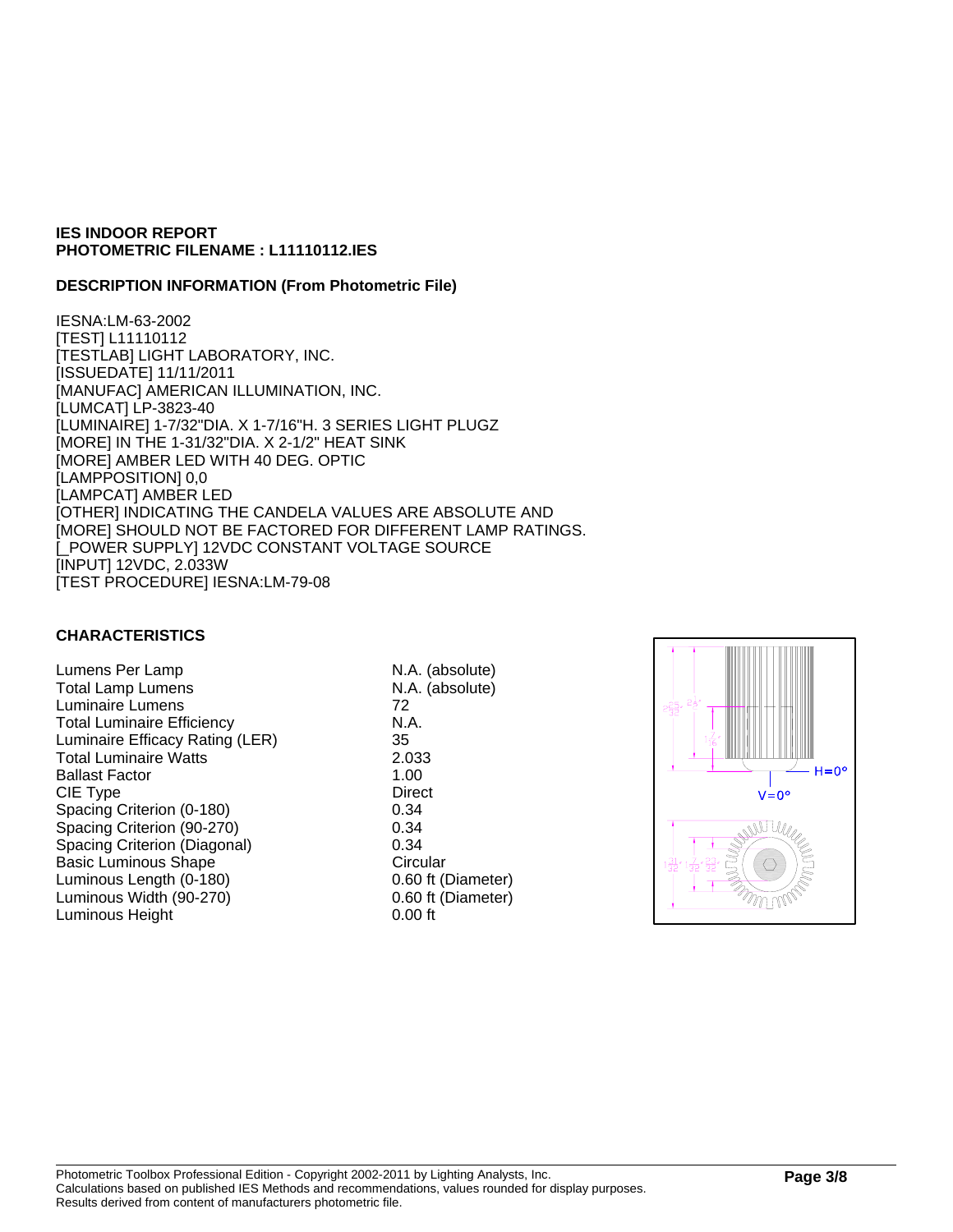# **LUMINANCE DATA (cd/sq.m)**

| Angle In<br>Degrees | Average<br>$0$ -Deg | Average<br>45-Deg | Average<br>90-Deg |
|---------------------|---------------------|-------------------|-------------------|
| 45                  | 8                   | 8                 | 8                 |
| 55                  | 0                   |                   | 0                 |
| 65                  | 0                   |                   | 0                 |
| 75                  | 0                   |                   | 0                 |
| 85                  |                     |                   |                   |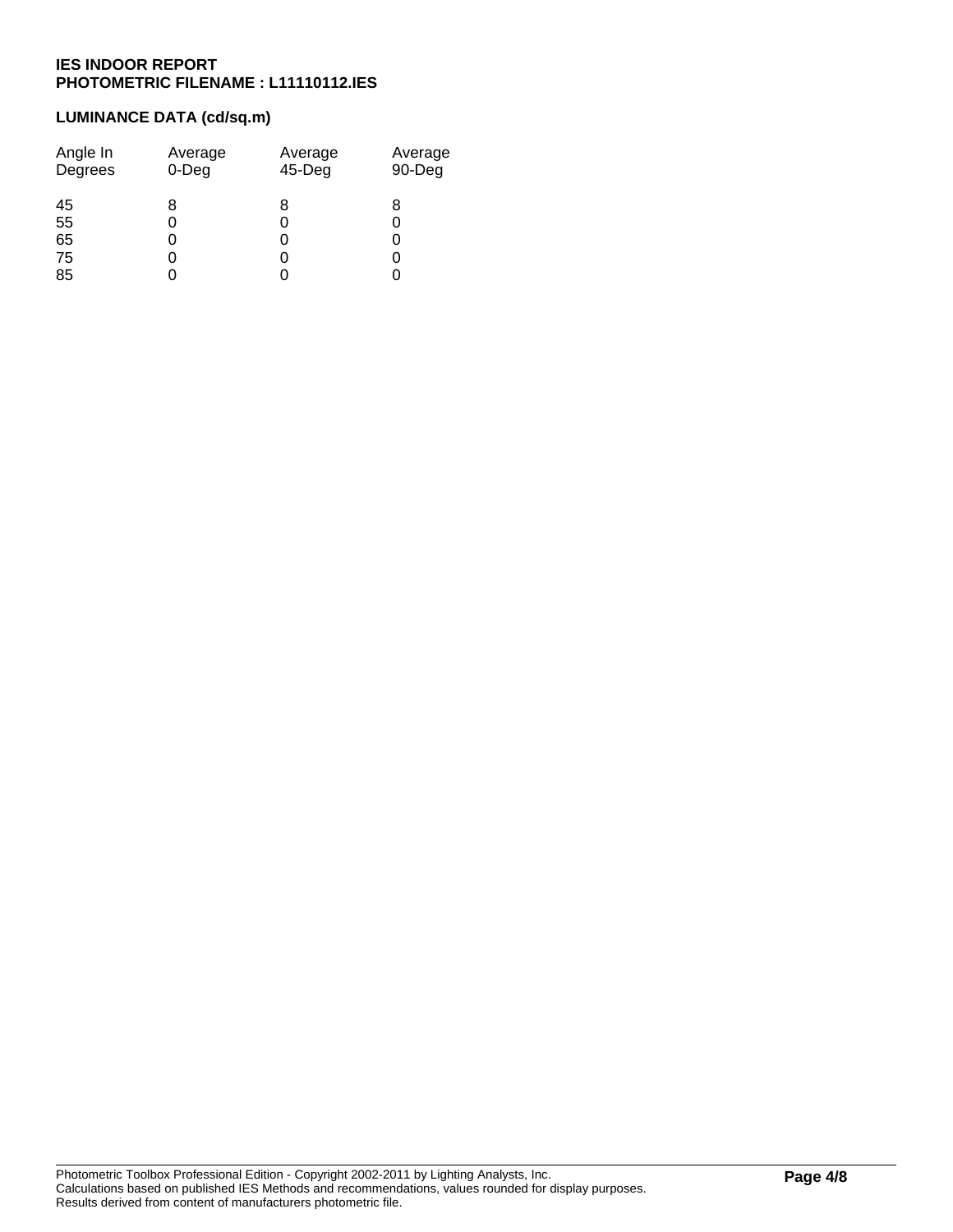#### **CANDELA TABULATION**

|                | 0              |
|----------------|----------------|
| 0              | 548.093        |
| $\overline{2}$ | 535.632        |
| 4              | 501.571        |
| 6              | 437.914        |
| 8              | 354.319        |
| 10             | 261.274        |
| 12             | 176.536        |
| 14             | 112.153        |
| 16             | 68.642         |
| 18             | 42.784         |
| 20             | 26.896         |
| 22             | 17.654         |
| 24             | 11.631         |
| 26             | 7.996          |
| 28             | 5.296          |
| 30             | 3.739          |
| 32             | 2.285          |
| 34<br>36       | 1.039<br>0.208 |
| 38             | 0.104          |
| 40             | 0.000          |
| 42             | 0.104          |
| 44             | 0.312          |
| 46             | 0.000          |
| 48             | 0.104          |
| 50             | 0.104          |
| 52             | 0.208          |
| 54             | 0.000          |
| 56             | 0.000          |
| 58             | 0.104          |
| 60             | 0.104          |
| 62             | 0.104          |
| 64             | 0.000          |
| 66             | 0.000          |
| 68             | 0.000          |
| 70             | 0.000          |
| 72             | 0.000          |
| 74             | 0.000          |
| 76             | 0.000          |
| 78             | 0.000          |
| 80             | 0.000          |
| 82             | 0.000          |
| 84             | 0.000          |
| 86             | 0.000          |
| 88             | 0.000          |
| 90             | 0.000          |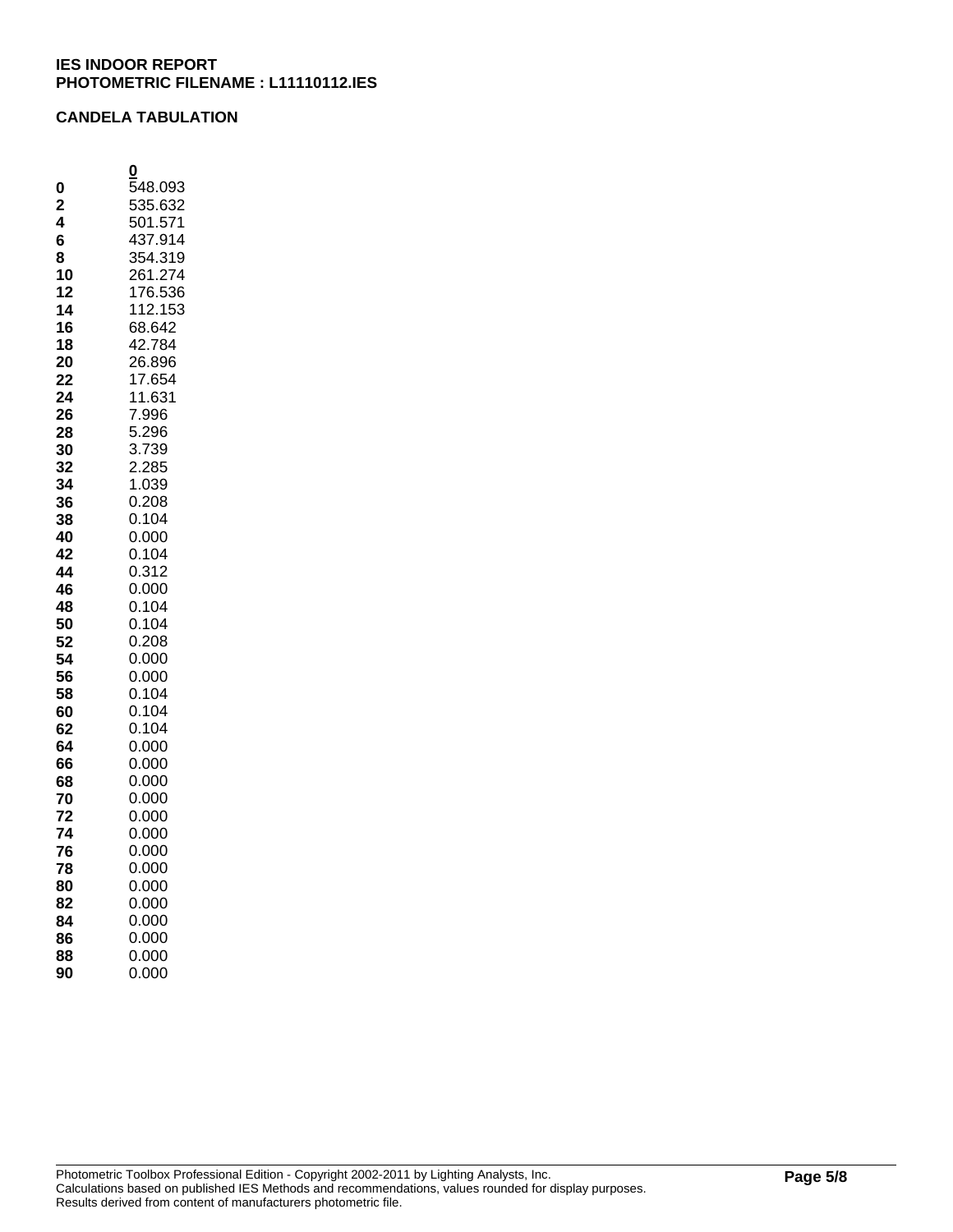#### **ZONAL LUMEN SUMMARY**

| Zone      | Lumens | %Lamp | %Fixt  |
|-----------|--------|-------|--------|
| $0 - 30$  | 70.68  | N.A.  | 98.80  |
| $0 - 40$  | 71.33  | N.A.  | 99.70  |
| $0 - 60$  | 71.49  | N.A.  | 100.00 |
| $0 - 90$  | 71.52  | N.A.  | 100.00 |
| 90-120    | 0.00   | N.A.  | 0.00   |
| 90-130    | 0.00   | N.A.  | 0.00   |
| 90-150    | 0.00   | N.A.  | 0.00   |
| 90-180    | 0.00   | N.A.  | 0.00   |
| $0 - 180$ | 71.52  | N.A.  | 100.00 |

Total Luminaire Efficiency = N.A.%

#### **ZONAL LUMEN SUMMARY**

| Zone    | Lumens |
|---------|--------|
| 0-10    | 38.15  |
| 10-20   | 27.47  |
| 20-30   | 5.06   |
| 30-40   | 0.64   |
| 40-50   | 0.09   |
| 50-60   | 0.07   |
| 60-70   | 0.03   |
| 70-80   | 0.00   |
| 80-90   | 0.00   |
| 90-100  | 0.00   |
| 100-110 | 0.00   |
| 110-120 | 0.00   |
| 120-130 | 0.00   |
| 130-140 | 0.00   |
| 140-150 | 0.00   |
| 150-160 | 0.00   |
| 160-170 | 0.00   |
| 170-180 | 0.00   |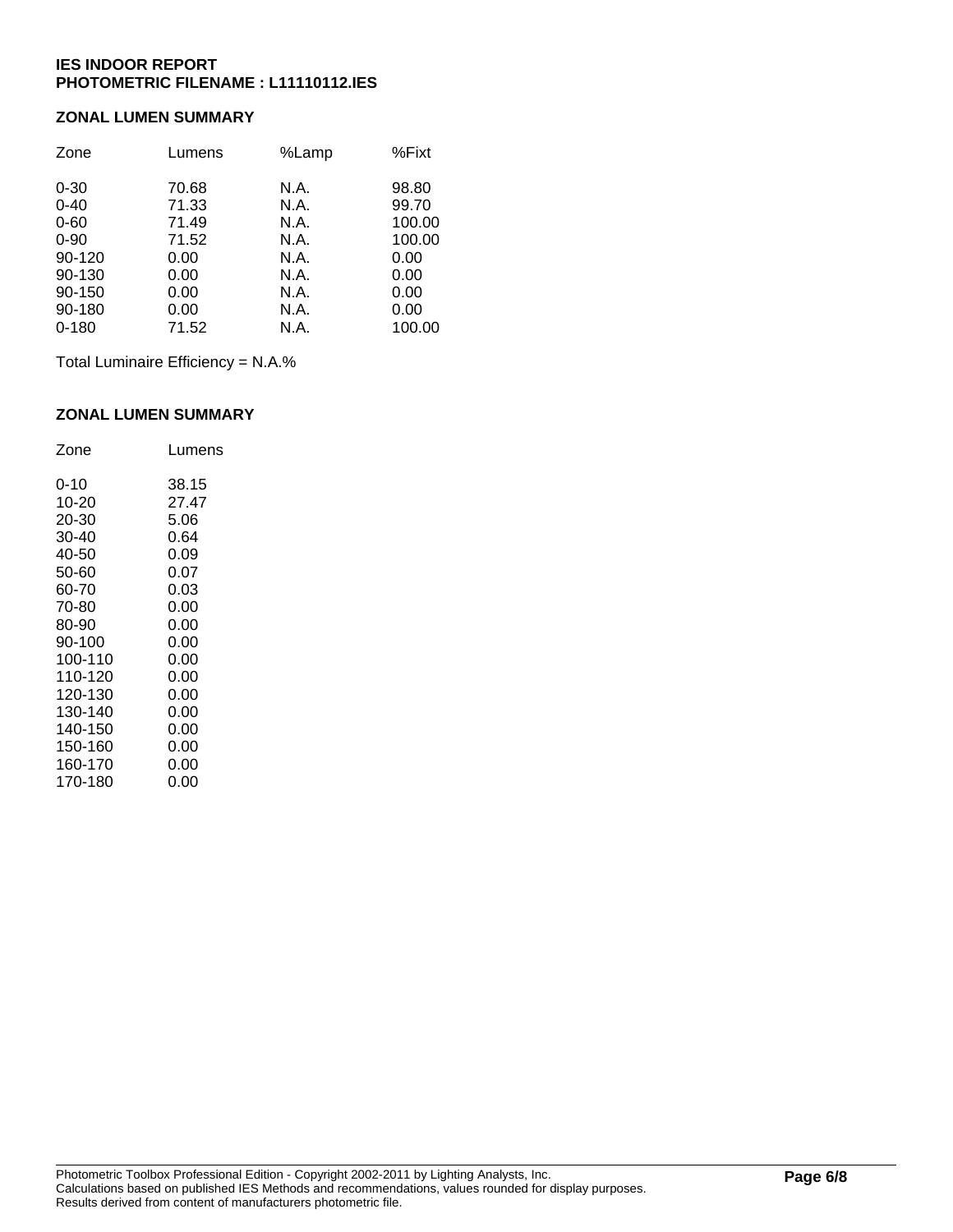## **COEFFICIENTS OF UTILIZATION - ZONAL CAVITY METHOD**

Effective Floor Cavity Reflectance 0.20

| <b>RC</b>      | 80             | 70                  | 50               | 30                | 10                 | 0  |
|----------------|----------------|---------------------|------------------|-------------------|--------------------|----|
| <b>RW</b>      | 70 50 30 10    | 70 50 30<br>-10     | 50 30<br>10      | 50 30<br>10       | 50 30<br>-10       | 0  |
| $\mathbf{0}$   | 118118118118   | 116116116116        | 110110110        | 106106106         | 101101101          | 99 |
| $\mathbf 1$    | 115113111110   | 113111109108        | 107106105        | 103103102         | 10099 99           | 97 |
| 2              | 112109106104   | 110107105103        | 104 102 101      | 10110099          | 99 98 97           | 95 |
| 3              | 109105102100   | 10710410199         | 10199 97         | 99 97 96          | 97 96 94           | 93 |
| $\overline{4}$ | 10610299 96    | 1051019896          | 99 96 94         | 97 95 93          | 96 94 92           | 91 |
| 5              | 10499 96 93    | 10398 95 93         | 97 94 92         | 95 93 91          | 94 92 91           | 90 |
| 6              | 10297 93 91    | 10196 93 91         | 95 92 90         | 94 91 89          | 93 91 89           | 88 |
| $\overline{7}$ | 10095 91 89    | 99 94 91 89         | 93 90 88         | 92 90 88          | 91 89<br>-87       | 86 |
| 8              | 98 92 89 87    | 92 89<br>87<br>97   | 88 86<br>91      | 90.<br>88<br>-86  | -87<br>- 86<br>90. | 85 |
| 9              | 87 85<br>96.91 | 90.87<br>-85<br>95. | 87<br>-85<br>90. | 86.<br>89.<br>-85 | 88 86 84           | 84 |
| 10             | 94 89 86 84    | 94 89 86 84         | 88 85 83         | 87 85 83          | 87 85 83           | 82 |